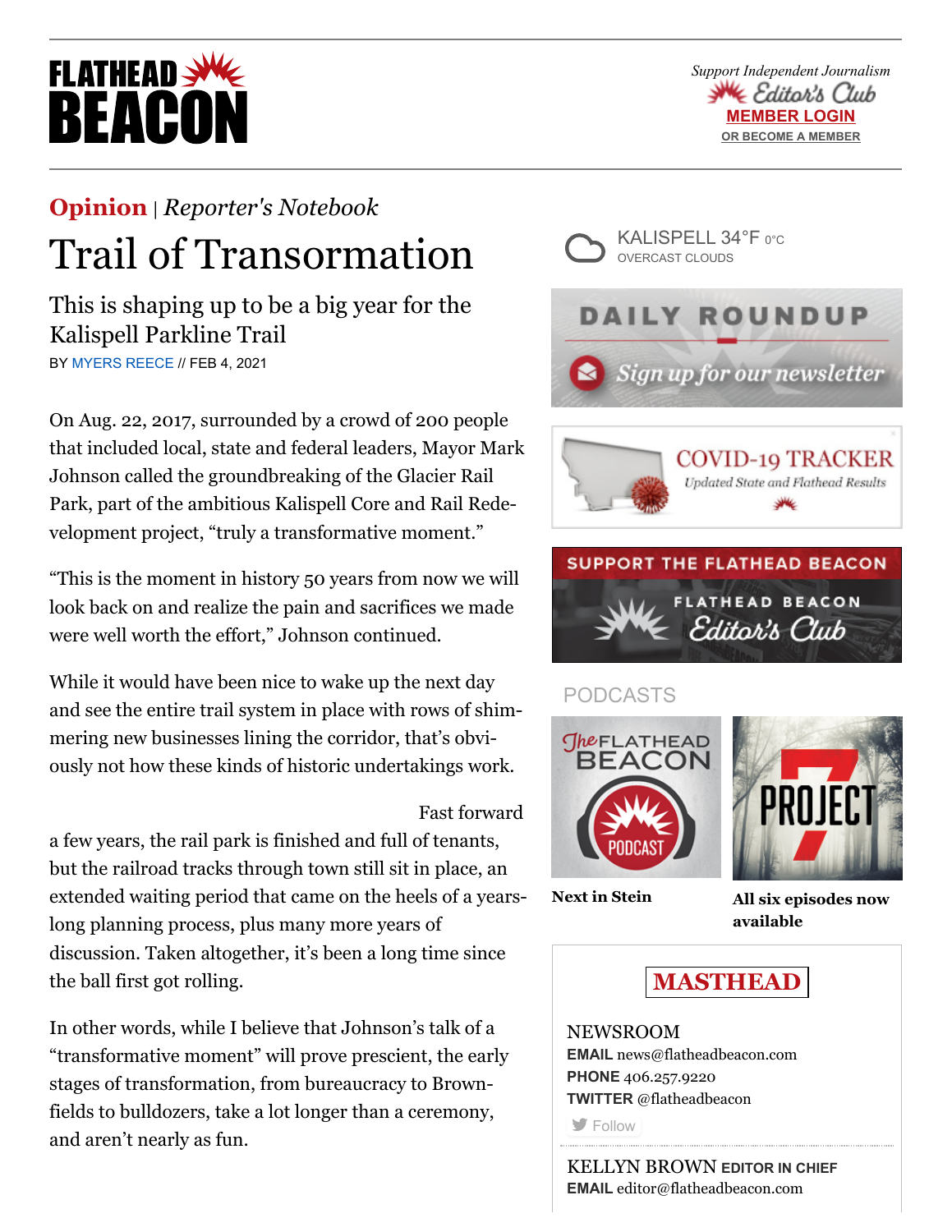But the fruits of our patience and officials' persistence in ushering in the transformation are about to become far more visible and tangible this year. Not only will the tracks be pulled up, but the trail itself is expected to be started and completed within the calendar year.

City officials, as well as state and federal leaders such as U.S. Sens. Jon Tester and Steve Daines, have long touted the economic and community benefits of the Parkline Trail and Glacier Rail Park. The rail-served industrial park provides a relocated home for CHS and Northwest Drywall, in addition to Northern Plastics Inc.

The trail corridor has been attracting development interest since the project was first set in motion, and its appeal is only growing as the process moves forward. In addition to economic considerations, the revitalization will provide broader lifestyle benefits such as improved walkability and scenery by sprucing up a stretch of city that needs it.

The corridor is generally defined as running from the Appleway and Meridian Court areas to the edge of Evergreen in the east, as well as Washington Street to the north and First Street to the south, but the primary area of redevelopment focus is right along the railroad tracks.

Last week, crews completed cleanup of the former CHS grain elevator property, now owned by Mick Ruis, with other developers exploring opportunities elsewhere along the corridor. I anticipate robust investment and diverse development in the years to come, at a brisk pace.

Communities evolve. They even transform. As with anybody, I feel ambivalence, at times trepidation, regarding some changes enveloping the Flathead Valley, but for the Parkline Trail and its potential ripple effects I harbor optimism and eagerness.

Assuming trail construction proceeds on schedule, I predict that in the future we'll look back at 2021 as a watershed year for downtown Kalispell and the city at large  $-$  a transformative moment indeed.

#### MORE FROM THE BEACON

**PHONE** [406.407.9539](tel:406.407.9539) **TWITTER** @kellynjbrown

**[Follow](http://twitter.com/kellynjbrown)** 

MYERS REECE **MANAGING EDITOR EMAIL** [mreece@flatheadbeacon.com](mailto:mreece@flatheadbeacon.com) **PHONE** [406.407.9546](tel:406.407.9546)

TRISTAN SCOTT **SENIOR WRITER EMAIL** [tscott@flatheadbeacon.com](mailto:tscott@flatheadbeacon.com) **PHONE** [406.407.9540](tel:406.407.9540) **TWITTER** @tristanscott

**[Follow](http://twitter.com/tristanscott)** 

HUNTER D'ANTUONO **MEDIA DIRECTOR/PHOTOGRAPHER EMAIL** [hunter@flatheadbeacon.com](mailto:hunter@flatheadbeacon.com) **PHONE** [406.407.9541](tel:406.407.9541)

ANDY VIANO **STAFF WRITER EMAIL** [andy@flatheadbeacon.com](mailto:andy@flatheadbeacon.com) **PHONE** [406.407.9543](tel:406.407.9543) **TWITTER** @andy\_viano

**[Follow](http://twitter.com/andy_viano)** 

MAGGIE DRESSER **STAFF WRITER EMAIL** [maggie@flatheadbeacon.com](mailto:maggie@flatheadbeacon.com) **PHONE** [406.407.9542](tel:406.407.9542)

MICAH DREW **STAFF WRITER EMAIL** [micah@flatheadbeacon.com](mailto:micah@flatheadbeacon.com) **PHONE** [406.407.9544](tel:406.407.9544) **TWITTER** @micahddrew

**S** [Follow](http://twitter.com/micahddrew)

| <b>SCOREBOARD</b> | li    |
|-------------------|-------|
| Basketball (Boys) | 01/29 |
| THURSDAY, JAN. 28 |       |
| <b>Butte</b>      | 71    |
| Big Sky           | 49    |
| Flathead          | 41    |
| Capital           | 67    |
| Glacier           | 49    |
| Helena            | 41    |
| TUESDAY, JAN. 26  |       |
| Hellgate          | 65    |
| Big Sky           | 54    |
| Whitefish         | 67    |
| Eureka            | 49    |